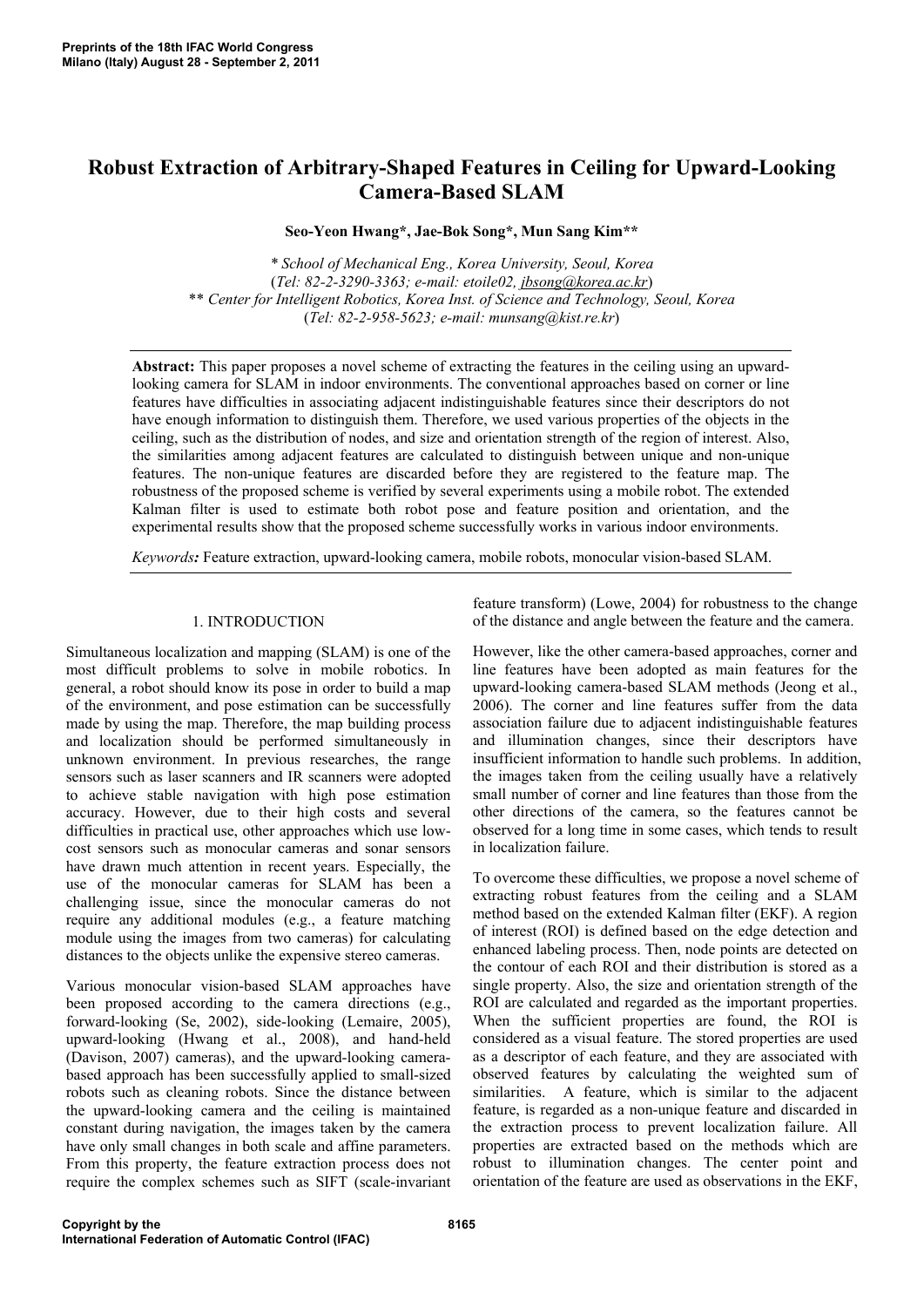and the poses of the robot and features are estimated simultaneously. The main contribution of the proposed method is that the features can be extracted and tracked from arbitrarily shaped ceiling objects. This enables the SLAM algorithm to successfully perform in various indoor environments.

The remainder of this paper is organized as follows. Section 2 introduces the ceiling feature extraction method in detail and section 3 describes the feature matching method. The EKF-based SLAM method using the proposed visual features is discussed in Section 4. Experimental results are presented in section 5 and conclusions are drawn in section 6.

# 2. CEILING FEATURE EXTRACTION

# *2.1 ROI Selection*

The contours of the object provide useful information to divide the objects into separate regions, and they are robustly extracted under illumination changes. In this paper, the Canny edge detector (Canny, 1981) is adopted to extract the contours of the objects in the ceiling as shown in Fig. 1. Compared to the other contour detection methods (e.g., Sobel operator), the Canny edge detector provides more reliable results for the proposed scheme since the detected contours can be clearly distinguished.

To divide the objects in the ceiling into separated regions, a labeling process was performed based on the result of contour detection. Since the white lines in Fig. 2(a) represent the contours, only the black regions were used in the labeling process. The Grassfire algorithm (Pitas, 1993) was adopted to perform the labeling process. However, when the labeling process was performed directly for the detected contours, the neighboring regions could be easily connected as shown in Fig. 2(b) because several contours were not completely closed. These barely connected regions were unstable and could not be continuously observed as the robot moved, so we added a pre-processing step to enhance the labeling performance. The basic concept is to place a small circle in an empty area in the contour image and to move the circle in the image not to overlap with the contours as shown in Fig. 3(a). Then the coverage of the center of each circular window results in separated labels as represented in Fig. 3(b) and Fig. 3(c). The labels that are adjacent to the image boundary were discarded since the remaining parts of the labels were unknown and the shape of the label could not change as the robot moved. Finally, these labels were selected as the ROIs.



Fig. 1. Contour detection of ceiling image using Canny edge detector.



Fig. 2. Labeling result without pre-processing: (a) detected contours and (b) a labeled region (white).



Fig. 3. Labeling result with pre-processing: (a) moving circular windows in empty areas, (b) coverage of circular windows, and (c) successfully separated labels.

### *2.2 Descriptor for ROI*

The image patches are usually used as a descriptor of visual features such as corner and line features. To measure the similarity between two features, the sum of squared difference (SSD) or normalized cross correlation (NCC) is widely used. However, the results from these intensity-based methods are sensitive to illumination changes even though the resulting values are normalized. In this paper, therefore, various properties such as the distribution of nodes, the size of ROI, and the orientation strength of the ROI are used as descriptors.

Nodes are detected by the FAST (features from accelerated segment test) algorithm (Rosten et al., 2006) from the label shown in Fig. 3(c). Consider a labeled region shown in Fig. 4, where  $P_{\text{mean}} = (m_u, m_v)$  corresponds to the mean of all pixels in this label and regarded as the origin. The position of a node is represented in the polar coordinates, where *r* is the distance from the mean point to the node, and  $\theta$  is the angle measured from the *V*-axis. The size of the ROI, which is determined from the number of pixels in the region, can be used as an important descriptor since it is kept almost the same even when the noise exists. The orientation strength of the ROI is calculated by measuring the major and minor axes of the pixel distribution in the region. The distribution can be represented as a covariance matrix as follows:



Fig. 4. Nodes and orientation of ROI.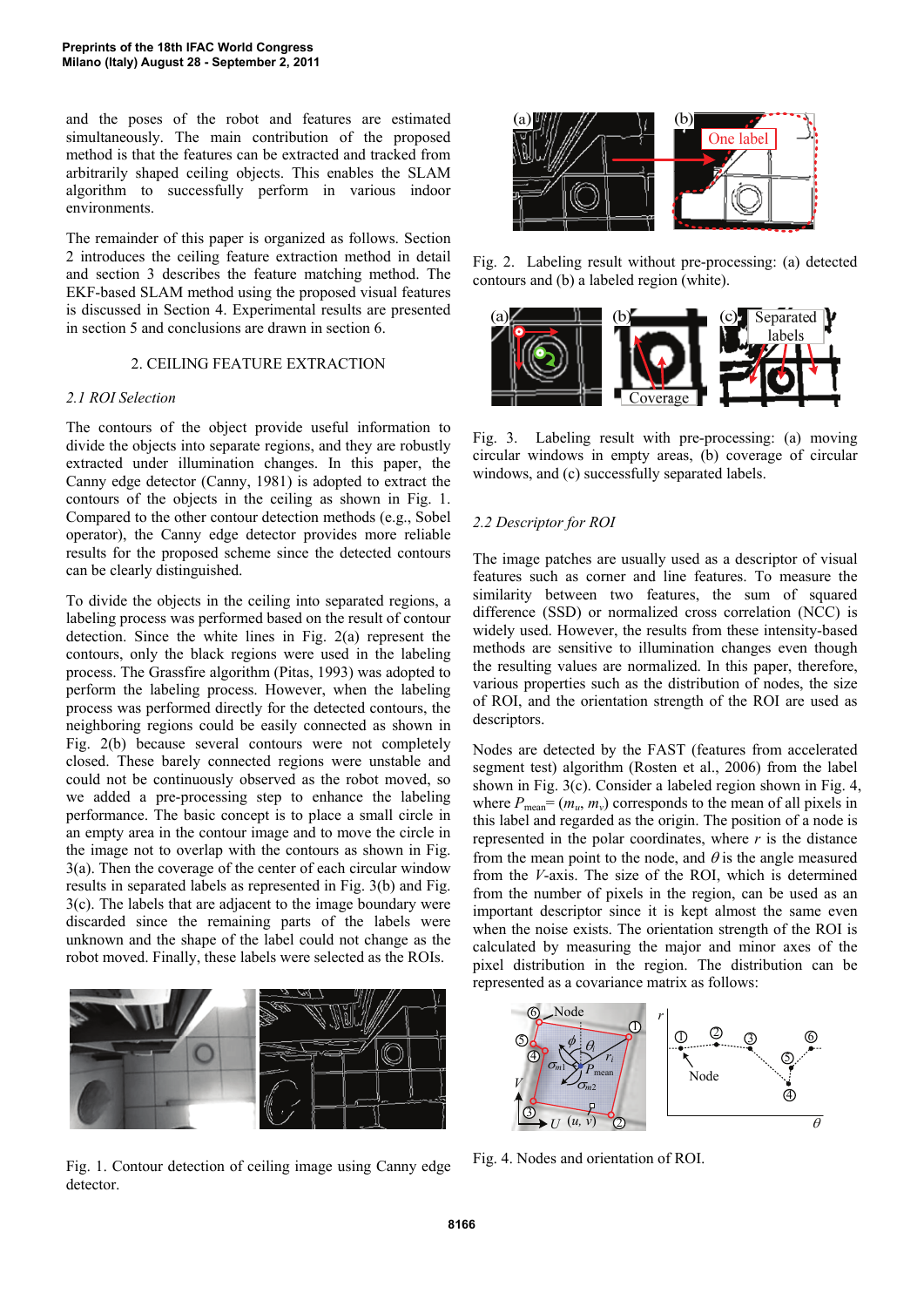$\begin{bmatrix} a & b \\ b & c \end{bmatrix}$  $=$  $\overline{\phantom{a}}$ J  $\overline{\phantom{a}}$  $\overline{\phantom{a}}$  $\mathsf{I}$  $\mathbf{r}$ L  $\mathbf{r}$  $(-m_v)(u - m_u)$   $E[(v [-m_u)^2]$   $E[(u-m_u)(v-m_u)]$  $cov(u, v) =$ *b c a b*  $(v - m_v)(u - m_u)$   $E[(v - m_v)]$  $u - m_u^2$   $\bigg]$   $E[(u - m_u)(v - m_u)$  $\nu$   $\nu$   $(u - m_u)$   $\qquad$   $\nu$ <sub>*v</sub>*  $(v - m_v)$ </sub>  $u^{j}$  **j**  $E[(u-m_{u})(v-m_{v}))$  $E[(v - m_v)(u - m_u)]$   $E[(v - m_v)^2]$  $E[(u - m_u)^2]$   $E[(u - m_u)(v - m_v)]$ 2 <sup>2</sup>]  $E[(u-m_u)(v-m_u)] \begin{bmatrix} a & b \end{bmatrix}$  (1)

where  $(u, v)$  is the coordinate of the pixel in the ROI. Equation (1) can be also represented by

$$
cov(u,v) = M^T \begin{bmatrix} \sigma_{m1}^2 & 0\\ 0 & \sigma_{m2}^2 \end{bmatrix} M
$$
 (2)

where  $\sigma_{m1}$  and  $\sigma_{m2}$  are the magnitudes of the major and minor axes, and *M* is the rotation matrix, respectively. Then, the major and minor axes of the distribution, the orientation, and the orientation strength are derived by using the elements *a*, *b*, and *c* from (1):

$$
\phi = \frac{\pi}{2} - \frac{1}{2} \tan^{-1} \left( \frac{2b}{a - c} \right) \tag{3}
$$

$$
\sigma_{m1} = \sqrt{a + b \tan\left(\frac{\pi}{2} - \phi\right)}, \ \sigma_{m2} = \sqrt{c - b \tan\left(\frac{\pi}{2} - \phi\right)}
$$
(4)

 $R_{\text{ori}} = \sigma_{m1} / \sigma_{m2} \quad (\sigma_{m1} > \sigma_{m2})$  (5)

where  $\phi$  is the orientation of the ROI and  $R_{\text{ori}}$  is the orientation strength.

### 3. FEATURE MATCHING

A feature matching process is required to provide reliable observations from the successive images. The matching process is performed by comparing the descriptors between two features. Successful matching is very important since the matching failure can easily lead to localization failure. Reliable matching is obtained by calculating the similarities in terms of the node distribution, size, and orientation strength of the ROI at once. Also, the uniqueness of each feature is determined to prevent the matching failure in advance.

# *3.1 Similarity between two features*

The difference between two node distributions is calculated by shifting the  $\theta$  values of the nodes in the  $\theta$ - *r* coordinates as shown in Fig. 5 since the node distribution from the observed feature can be rotated due to the robot motion. The shift angle which minimizes the difference is selected and the similarity between the node distributions is calculated. A node pair is determined when the observed node comes into the pre-defined matching range of the stored node. The distance between the nodes from the stored and observed features is defined by

$$
d(n_i, n_j) = \sqrt{(r_i - r_j)^2 + \{(\theta_i - \theta_j - \theta_{\text{shift}}) \cdot k\}^2}
$$
 (6)



Fig. 5. Calculating difference between stored and observed node distributions.

where  $\theta_{\text{shift}}$  represents the shift angle of the observed node along the  $\theta$ -axis,  $n_i = (\theta_i, r_i)$  and  $n_j = (\theta_j + \theta_{shift}, r_j)$  are the stored and observed node points in a node pair, and *k* denotes the scale factor for the  $\theta$  coordinate of the node. The entire nodes from the observed feature are shifted by  $\theta_{\text{shift}}$ . The similarity between two node distributions, S<sub>node</sub>, is represented by calculating the minimum value of the mean squared error (MSE) by changing  $\theta_{\text{shift}} = 0$  to  $2\pi$  as follows:

$$
S_{\text{node}} = 1 - \min_{0 \le \theta_{\text{shift}} < 2\pi} \frac{1}{N} \sum \left\{ d(n_i, n_j) \right\}^2 \tag{7}
$$

where *N* is the number of node pairs. This approach can be applied even when the nodes are partially observed since only the node pairs have an effect on the similarity.

The similarity for the size, *S*<sub>size</sub>, and the similarity for the orientation strength, *S*ori, are defined by

$$
S_{\text{size}} = 1 - \frac{|A_{\text{stored}} - A_{\text{observed}}|}{A_{\text{stored}}}
$$
 (8)

$$
S_{\text{ori}} = 1 - \frac{|R_{\text{stored}} - R_{\text{observed}}|}{R_{\text{stored}}}
$$
\n(9)

where *A* is the size of the ROI, and *R* is the orientation strength from (5), respectively.

Using *S*node, *S*size, and *S*ori, the overall similarity between the stored and observed feature is defined as:

$$
S = \frac{w_{\text{node}} S_{\text{node}} + w_{\text{size}} S_{\text{size}} + w_{\text{ori}} S_{\text{ori}}}{w_{\text{total}}}
$$
  
\n
$$
w_{\text{total}} = w_{\text{node}} + w_{\text{size}} + w_{\text{ori}}
$$
\n(10)

where  $w_{\text{node}}$ ,  $w_{\text{size}}$ , and  $w_{\text{ori}}$  are the weights for the node, size, and orientation strength, respectively. If the feature has no nodes, then  $w_{node}$ =0. The matching is regarded successful if *S* is larger than a threshold. In this paper, the threshold is set to 0.85.

## *3.2 Uniqueness*

The matching failure occurs between the observed features when the indistinguishable features are adjacent. Therefore, the stable localization can be achieved when unique features are used for SLAM. The uniqueness of each feature is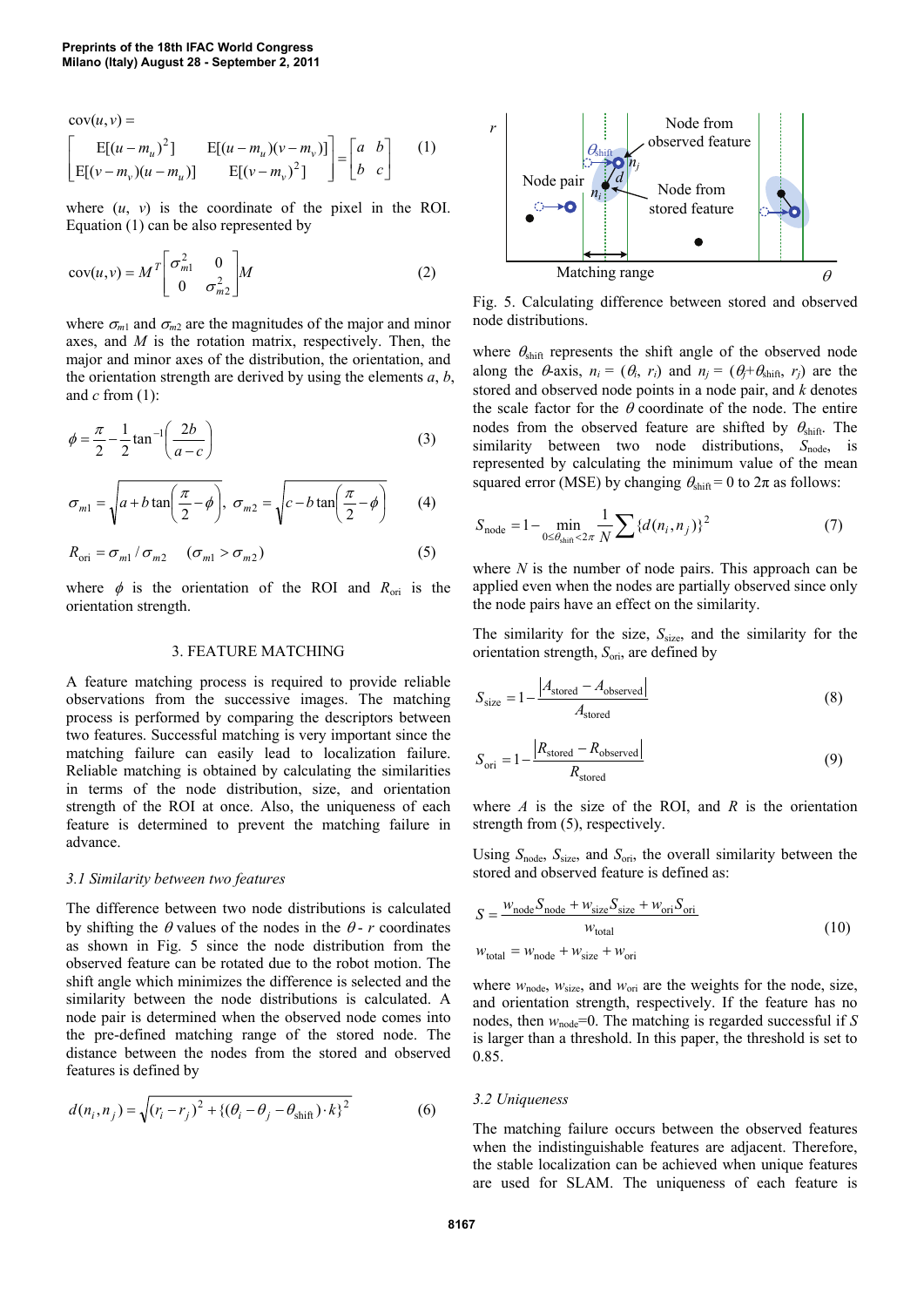determined by calculating the similarities from the adjacent features as follows:

Uniqueness = min 
$$
\{1 - S(F_{\text{int}}, F_{\text{adj},k}) \cdot g(D(F_{\text{int}}, F_{\text{adj},k}))\}
$$
 (11)



Fig. 6. Calculation of feature uniqueness.

where  $F_{int}$  represents the feature of interest,  $F_{adj,k}$  is the feature *k* adjacent to  $F_{\text{int}}$ , *S* is the similarity function defined by Eq. (10), *D* is the function which calculates the Euclidian distance between the center points of two features, and *g* is the Gaussian weighting function. According to Eq. (11), the uniqueness becomes large when there are no similar features around  $F_{\text{int}}$ . If the uniqueness is larger than the pre-defined threshold, the feature is regarded as unique and used as a landmark in the extended Kalman filter (EKF).

#### 4. EKF-BASED SLAM

In contrast to stereo cameras, monocular cameras cannot measure the distance to the object directly. Therefore, the distance need to be probabilistically estimated by analyzing the bearing information on the object on each image taken by the monocular camera. The camera itself has an observation error, thus the initial uncertainty of a landmark pose (i.e., position and orientation) can be represented as an ellipsoid which follows the Gaussian distribution. If the landmark is observed from multiple robot poses, then the uncertainty will converge as shown in Fig. 7. The landmarks which have small uncertainties have a large effect on the estimated robot pose when they are observed.



Fig. 7. Basic concept of monocular vision-based SLAM.

In this paper, we adopted the EKF (Thrun et al., 2005) to estimate both the feature pose and the robot pose. The EKF is widely used to deal with the nonlinearities involved in robot motion and sensor measurements. The visual features extracted from Section 2 are used as the landmarks in the EKF, and the state vector is defined as follows:

$$
X = [X_R, X_{L1}, \cdots, X_{Ln}, X_{LO1}, \cdots, X_{LOm}]^T
$$
 (12)

$$
X_R = \begin{bmatrix} G_{x_R}, G_{y_R}, G_{\theta_R} \end{bmatrix} \tag{13}
$$

$$
X_L = [{}^G x_L, {}^G y_L, {}^G z_L]
$$
 (14)

$$
X_{LO} = [{}^{G}x_L, {}^{G}y_L, {}^{G}z_L, {}^{G}\phi_L]
$$
 (15)

where  $X_R$  represents the robot pose,  $X_L$  is the landmark position, and *XLO* is the landmark position having the orientation. Note that the superscript "*G*" indicates the global coordinate frame. The covariance matrix corresponding to the state vector is given by

$$
P = \begin{bmatrix} P_R & P_{R,L} & P_{R,LO} \\ P_{L,R} & P_L & P_{L,LO} \\ P_{LO,L} & P_{LO,L} & P_{LO} \end{bmatrix}
$$
 (16)

where  $P_R$ ,  $P_L$ , and  $P_{LQ}$  are the covariance matrices for the robot pose, the landmark position, and the landmark position having the orientation, respectively. The off-diagonal elements are the cross-correlation matrices of *PR*, *PL*, and *PLO*. The state vector and covariance matrix are estimated by the following prediction and update steps.

### *4.1 Prediction*

The state vector and its covariance matrix at time *t* are predicted from the state at time *t*-1 by applying the odometry information between time *t*-1 and *t* as follows:

$$
\hat{X}_t^- = f(\hat{X}_{t-1}, u_t) \tag{17}
$$

$$
P_t^- = \nabla F_x P_{t-1} \nabla F_x^T + \nabla F_u Q \nabla F_u^T
$$
\n(18)

where  $f$  is a function of the system dynamics, the input  $u_t=(\Delta s_{rt}, \Delta s_{lt})$  is the distances traveled by the right and left wheels between time  $t-1$  and  $t$ ,  $Q$  is the covariance matrix of the process noise, and  $\nabla F_x = \partial f / \partial X$  and  $\nabla F_u = \partial f / \partial u$  are the Jacobian matrices of the nonlinear function *f* with respect to the state and input, respectively. The predicted state before the update step is represented by the superscript "-" in the notations.

### *4.2 Update*

In the update step, the predicted states are corrected from the landmark observations. The relationships between the sensor and the global coordinates are defined by an observation model *h* as follows:

$$
\hat{Z}_t = h(\hat{X}_t^-) \tag{19}
$$

where  $\hat{Z}_t$  represents the predicted positions and orientations of the landmarks in the image coordinate at time *t* from the predicted state  $\hat{X}_t^-$  in the global coordinates. The observation model *h* is defined as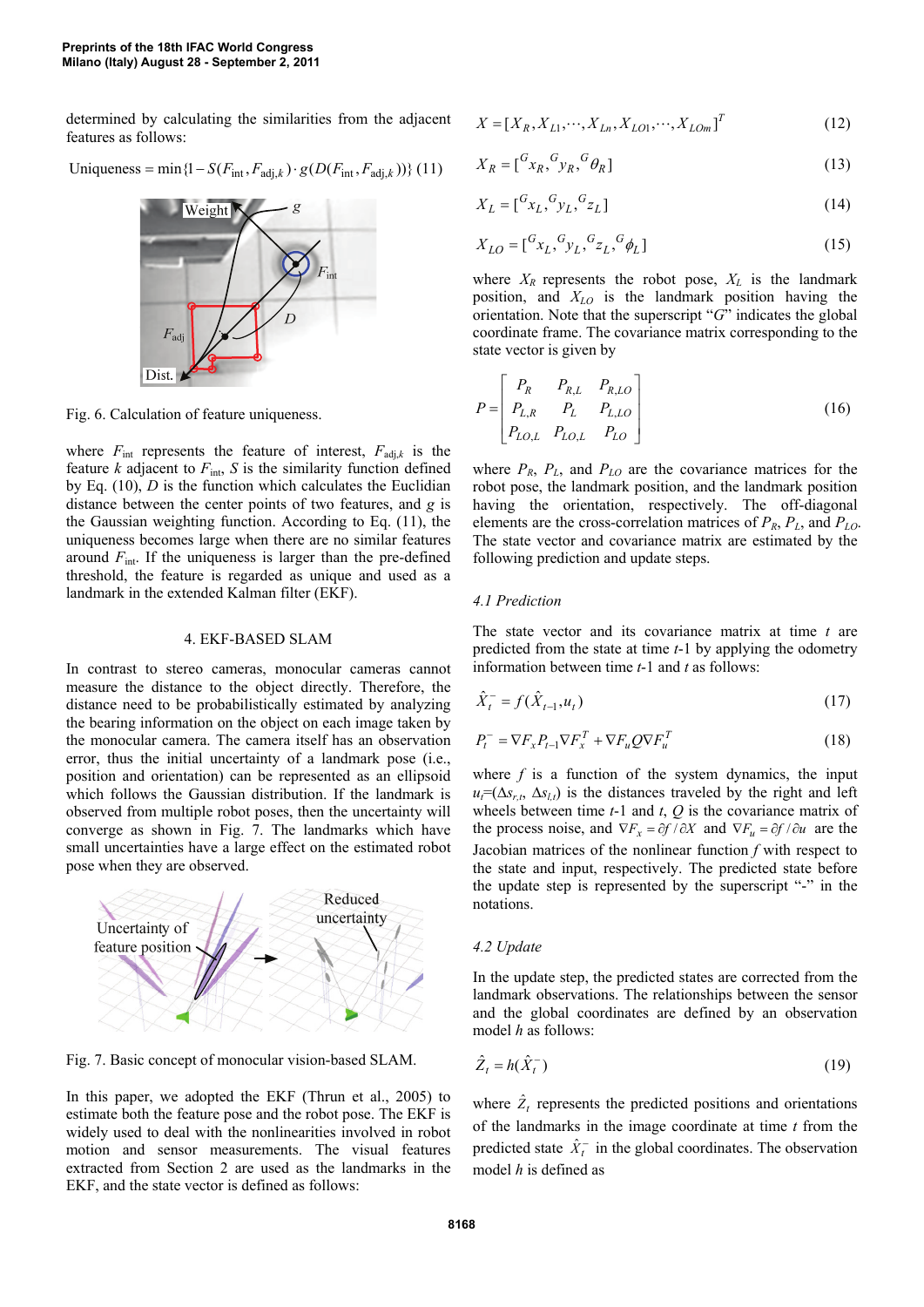

Fig. 8. Observation model of proposed ceiling feature.

$$
h = \begin{bmatrix} {}^{I} \rho_L \\ {}^{I} \alpha_L \\ {}^{I} \phi_L \end{bmatrix} = \begin{bmatrix} \sqrt{(x_{RL})^2 + (y_{RL})^2} \times \frac{f_{\text{cam}}}{G_Z_L} \\ \tan^{-1} \left( \frac{y_{RL}}{x_{RL}} \right) - G_{\theta_R} \\ G_{\phi_L} - G_{\theta_R} \end{bmatrix}
$$
(20)

where

$$
x_{RL} = {}^{G}x_L - {}^{G}x_R - x_{off} \cos {^G} \theta_R, \qquad (21)
$$

$$
y_{RL} = {}^{G}y_L - {}^{G}y_R - x_{off} \sin {}^{G}\theta_R, \qquad (22)
$$

*f*cam is the focal length of the camera which can be obtained from the calibration process,  $x_{\text{off}}$  is the camera offset from the rotation center of the robot to the front direction, and  $\left[\frac{I}{\rho_L}, \frac{I}{\alpha_L}\right]$ ,  $\frac{I_A}{I_B}$  is the negation and cripatition of the landmarks in the  $\left[\phi_L\right]^T$  is the position and orientation of the landmarks in the image coordinate system as shown in Fig. 8. For the landmarks which do not have the orientation,  ${}^{I}\phi_L$  is not considered thus  $h = \begin{bmatrix} I_{\rho_L}, I_{\alpha_L} \end{bmatrix}^T$  is used as the observation model. Finally, the state vector and its covariance matrix at time *t* are updated as follows:

$$
\hat{X}_t = \hat{X}_t^- + K_t (Z_t - \hat{Z}_t)
$$
\n(23)

$$
P_t = (I - K_t H_t) P_t^- \tag{24}
$$

$$
K_t = P_t^- H_t^T (H_t P_t^- H_t^T + R_t)^{-1}
$$
\n(25)

where *K* is the Kalman gain, *H*=∂*h*/∂*X* is the Jacobian matrix of the observation model with respect to the state vector, and *R* is the covariance of the sensor noise.

### 5. EXPERIMENTAL RESULTS

The experiments were conducted in the real environment using the MobileRobots Pioneer 3-DX mobile robot equipped with an upward-looking camera with a field of view of 120<sup>°</sup> as shown in Fig. 9. The camera image was undistorted using the distortion parameters obtained from the calibration process before the experiment. The features in the ceiling were extracted by the proposed scheme and the initial uncertainty of each feature was set to 0 to 5 m since the experiments were conducted in indoor environments. The unstable features, which were rarely observed, were removed from the EKF process during navigation. The average speed of the robot was 40 cm/s, and the entire SLAM process worked in real-time.



Fig. 9. Experimental environment and mobile robot platform.



Fig. 10. Experimental results.

The experimental results are shown in Fig. 10. At the initial state of navigation, the uncertainties of each landmark were